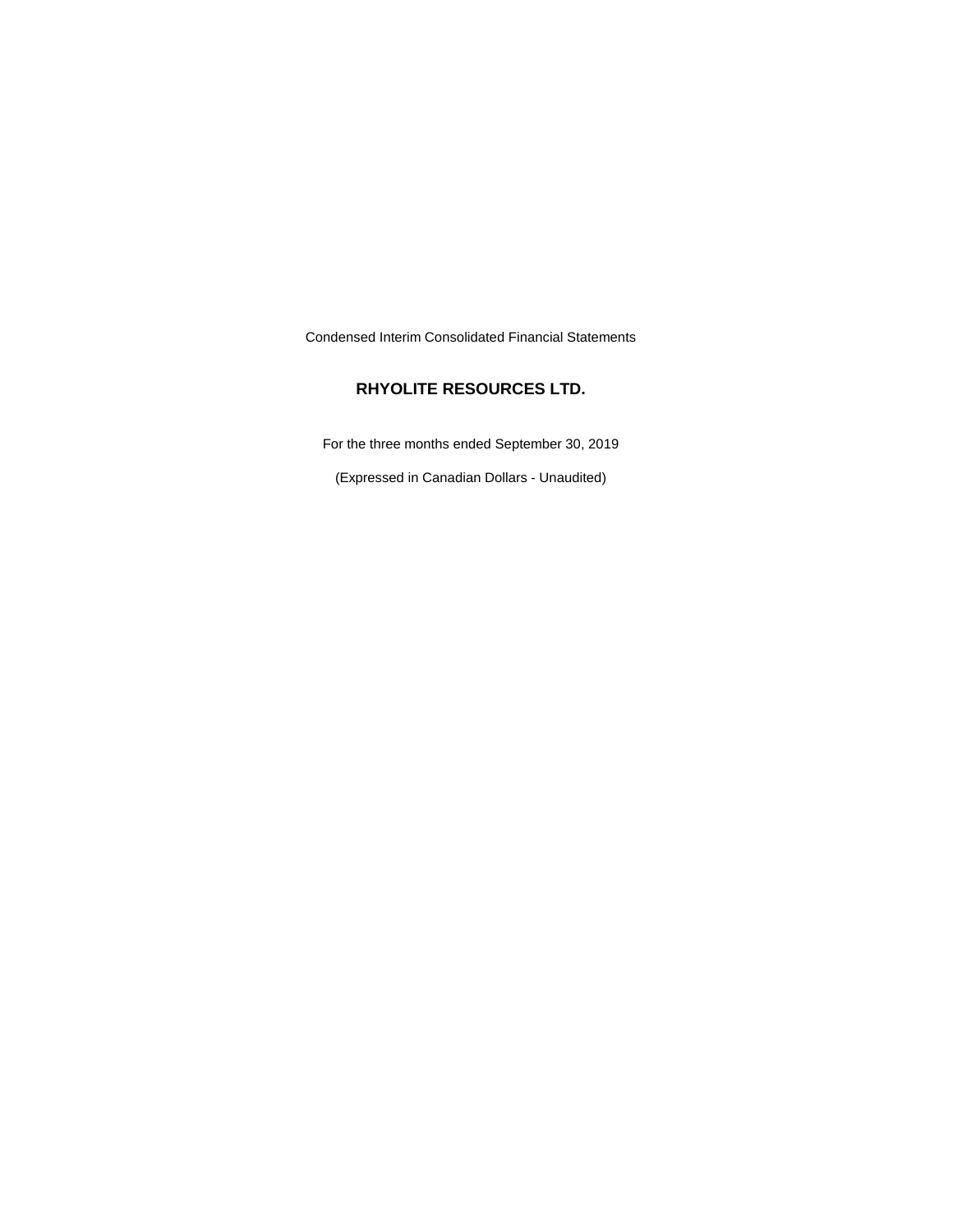# **Management's Comments on Unaudited Condensed Interim Financial Statements**

The accompanying unaudited condensed interim consolidated financial statements of Rhyolite Resources Ltd. (the "Company") for the three months ended September 30, 2019 have been prepared by management and approved by the Board of Directors of the Company.

These financial statements have not been reviewed by the Company's external auditors.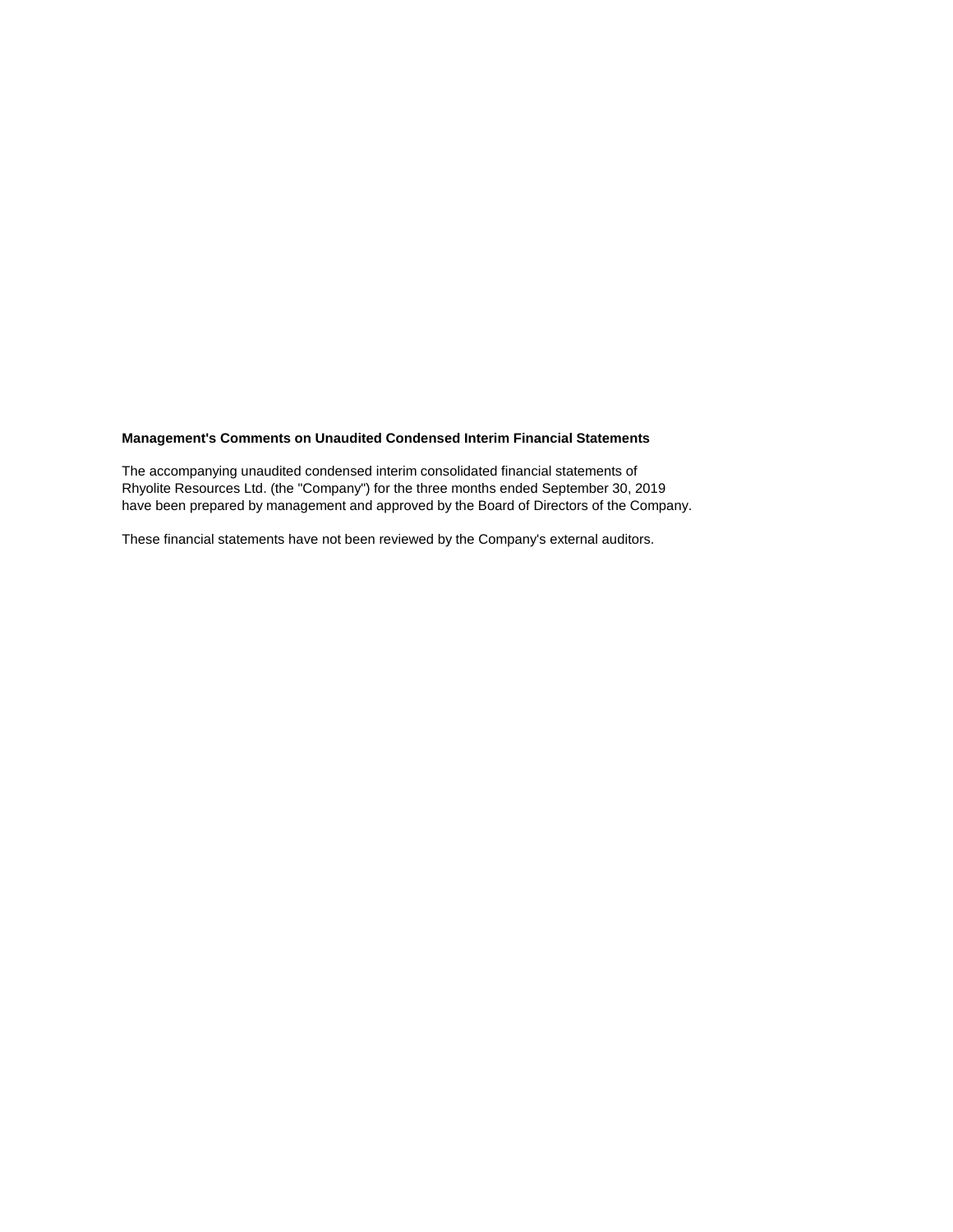Condensed Interim Consolidated Statements of Financial Position

(Expressed in Canadian dollars - unaudited)

|                                                                                                                                        | September 30,                       | June 30,                            |
|----------------------------------------------------------------------------------------------------------------------------------------|-------------------------------------|-------------------------------------|
|                                                                                                                                        | 2019                                | 2019                                |
| <b>ASSETS</b>                                                                                                                          |                                     |                                     |
| Current assets:                                                                                                                        |                                     |                                     |
| Cash<br>Amounts receivable (Note 5)                                                                                                    | $$2,633,338$ \;<br>897              | 2,641,085<br>967                    |
| Total current assets                                                                                                                   | 2,634,235                           | 2,642,052                           |
| Exploration and evaluation assets (Note 4)                                                                                             | 44,615                              | 44,615                              |
| <b>Total assets</b>                                                                                                                    | \$2,678,850                         | \$<br>2,686,667                     |
| <b>LIABILITIES AND SHAREHOLDERS' EQUITY</b><br><b>Current liabilities:</b><br>Accounts payable and accrued liabilities (Notes 6 and 8) | \$<br>17,031                        | \$<br>19,780                        |
| <b>Total liabilities</b>                                                                                                               | 17,031                              | 19,780                              |
| Shareholders' equity:<br>Share capital (Note 7)<br>Equity reserves (Note 7)<br><b>Deficit</b>                                          | 6,244,992<br>122,683<br>(3,705,856) | 6,244,992<br>122,683<br>(3,700,788) |
| Total shareholders' equity                                                                                                             | 2,661,819                           | 2,666,887                           |
| Total liabilities and shareholder's equity                                                                                             | \$2,678,850                         | \$<br>2,686,667                     |

Basis of presentation (Note 2)

See accompanying notes to the condensed interim consolidated financial statements.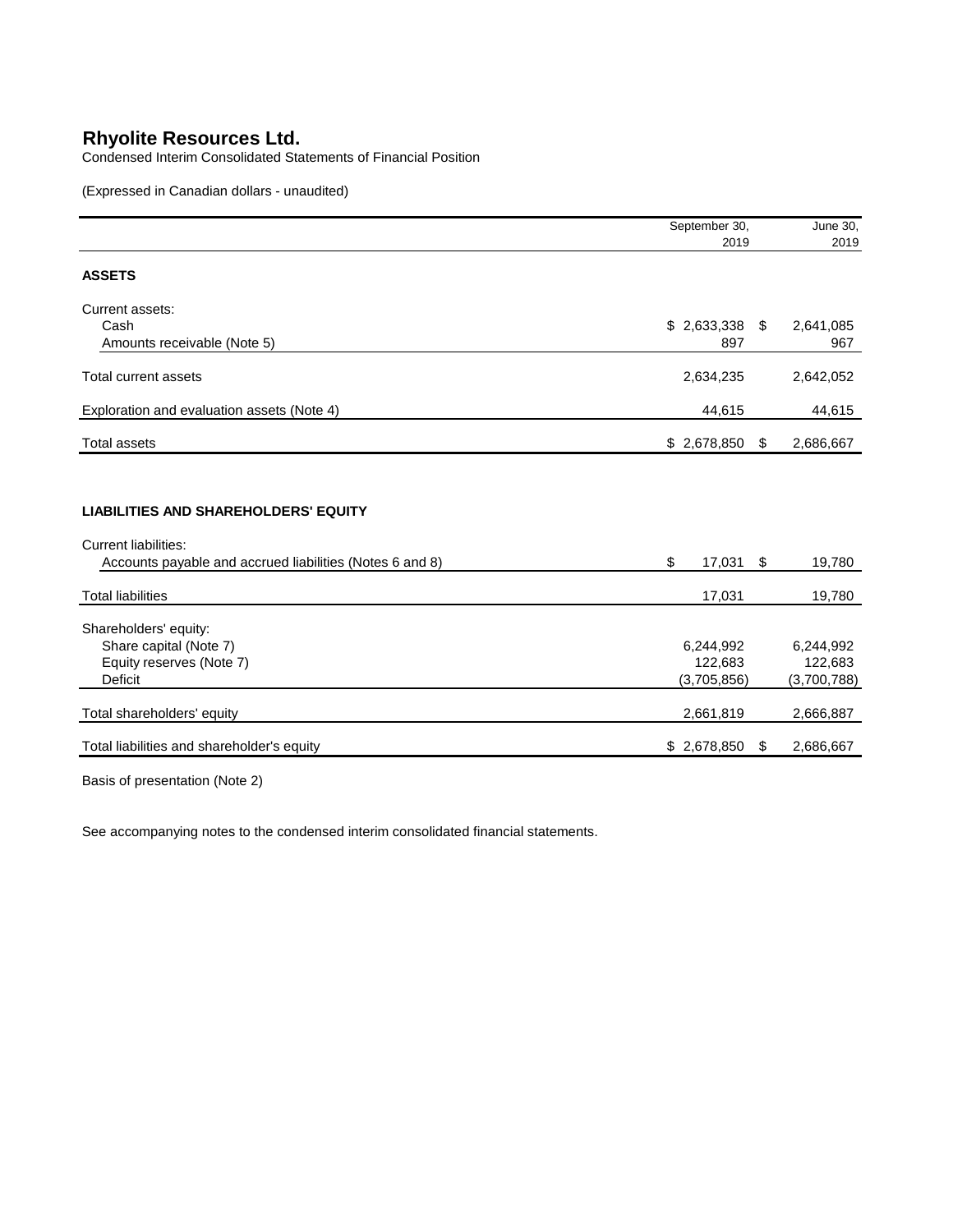Condensed Interim Consolidated Statements of Changes in Equity

(Expressed in Canadian dollars - unaudited)

|                             | Number of         | Share     | Equity        |                     | Total     |
|-----------------------------|-------------------|-----------|---------------|---------------------|-----------|
|                             | shares            | capital   | Reserves      | Deficit             | Equity    |
|                             |                   |           |               |                     |           |
| Balance, June 30, 2018      | 43,537,700<br>S   | 4,850,804 | \$<br>245,446 | $$$ (3,616,142) $$$ | 1,480,108 |
| Loss for the period         |                   |           |               | (11,412)            | (11, 412) |
| Balance, September 30, 2018 | 43,537,700        | 4,850,804 | 245.446       | (3,627,554)         | 1,468,696 |
| Exercise of warrants        | 8,509,500         | 1,399,188 | (122, 763)    |                     | 1,276,425 |
| Share issuance costs        |                   | (5,000)   |               |                     | (5,000)   |
| Loss for the period         |                   |           |               | (73,234)            | (73,234)  |
| Balance, June 30, 2019      | 52,047,200        | 6.244.992 | 122,683       | (3,700,788)         | 2,666,887 |
| Loss for the period         |                   |           |               | (5.068)             | (5,068)   |
| Balance, September 30, 2019 | 52,047,200<br>\$. | 6,244,992 | 122.683<br>S  | \$ (3,705,856)      | 2,661,819 |

See accompanying notes to the condensed interim consolidated financial statements.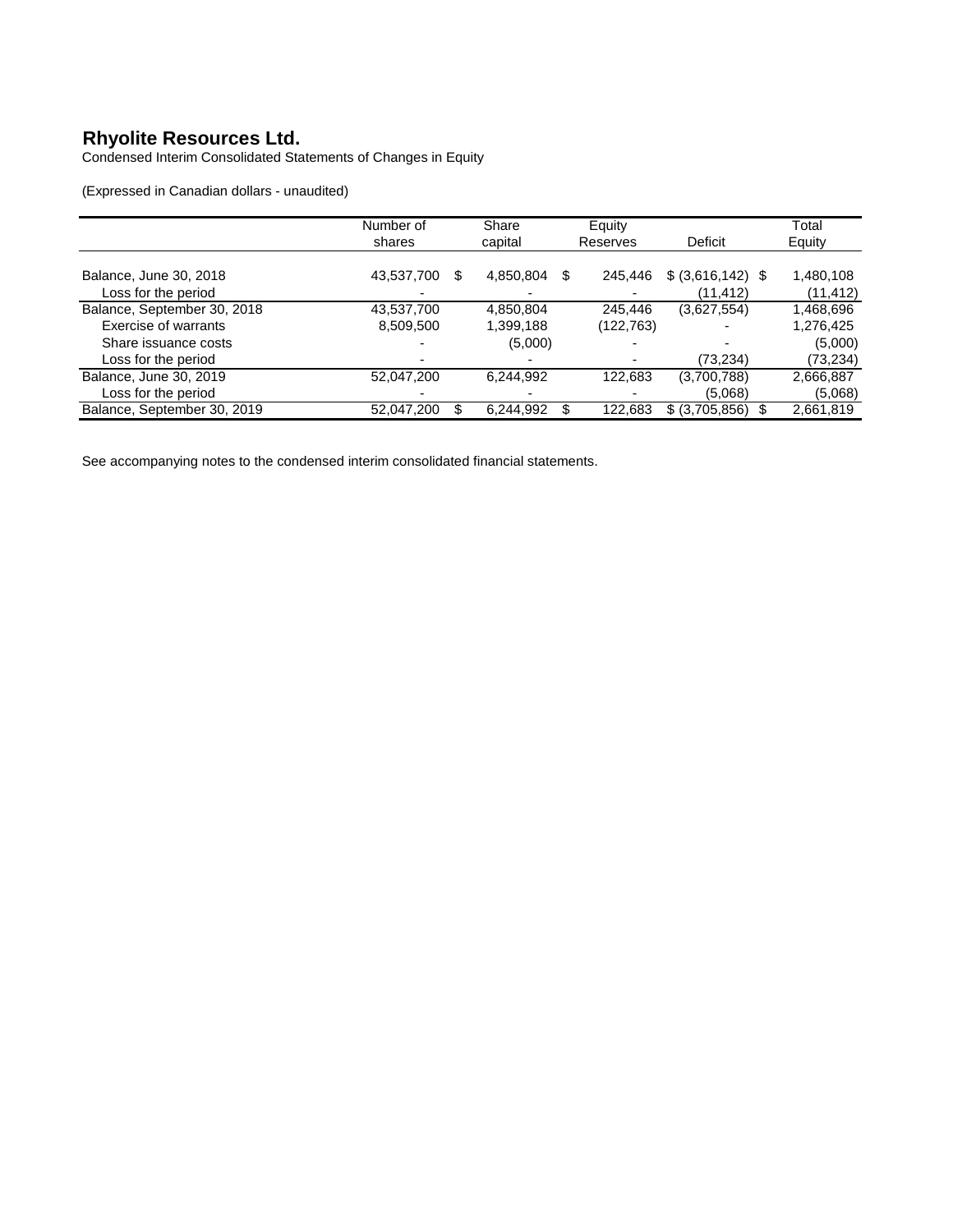Condensed Interim Consolidated Statements of Comprehensive Loss

(Expressed in Canadian dollars - unaudited)

|                                                      | <b>Three Months Ended</b><br>September 30, |             |    |            |
|------------------------------------------------------|--------------------------------------------|-------------|----|------------|
|                                                      |                                            | 2019        |    | 2018       |
| Exploration expenses (Note 4)                        | \$                                         | $2,863$ \$  |    |            |
| General and administration expenses:                 |                                            |             |    |            |
| Office administration and facilities (Note 8)        | \$                                         | $12,000$ \$ |    | 12,000     |
| Transfer agent, listing and filing fees              |                                            | 667         |    | 3,542      |
| Accounting and legal                                 |                                            | 522         |    |            |
| Office supplies and services                         |                                            | 398         |    | 507        |
| Shareholder information                              |                                            | 180         |    | 732        |
| Foreign exchange loss                                |                                            | 79          |    |            |
| Interest income                                      |                                            | (11,641)    |    | (5,369)    |
| Total general and administration expenses            |                                            | 2,205       |    | 11,412     |
| Loss and comprehensive loss for the period           | \$                                         | $5,068$ \$  |    | 11,412     |
| Basic and diluted loss per share (Note 7)            | \$                                         | 0.00        | \$ | 0.00       |
|                                                      |                                            |             |    |            |
| Weighted average number of common shares outstanding |                                            | 52,047,200  |    | 43,491,450 |

See accompanying notes to the condensed consolidated interim financial statements.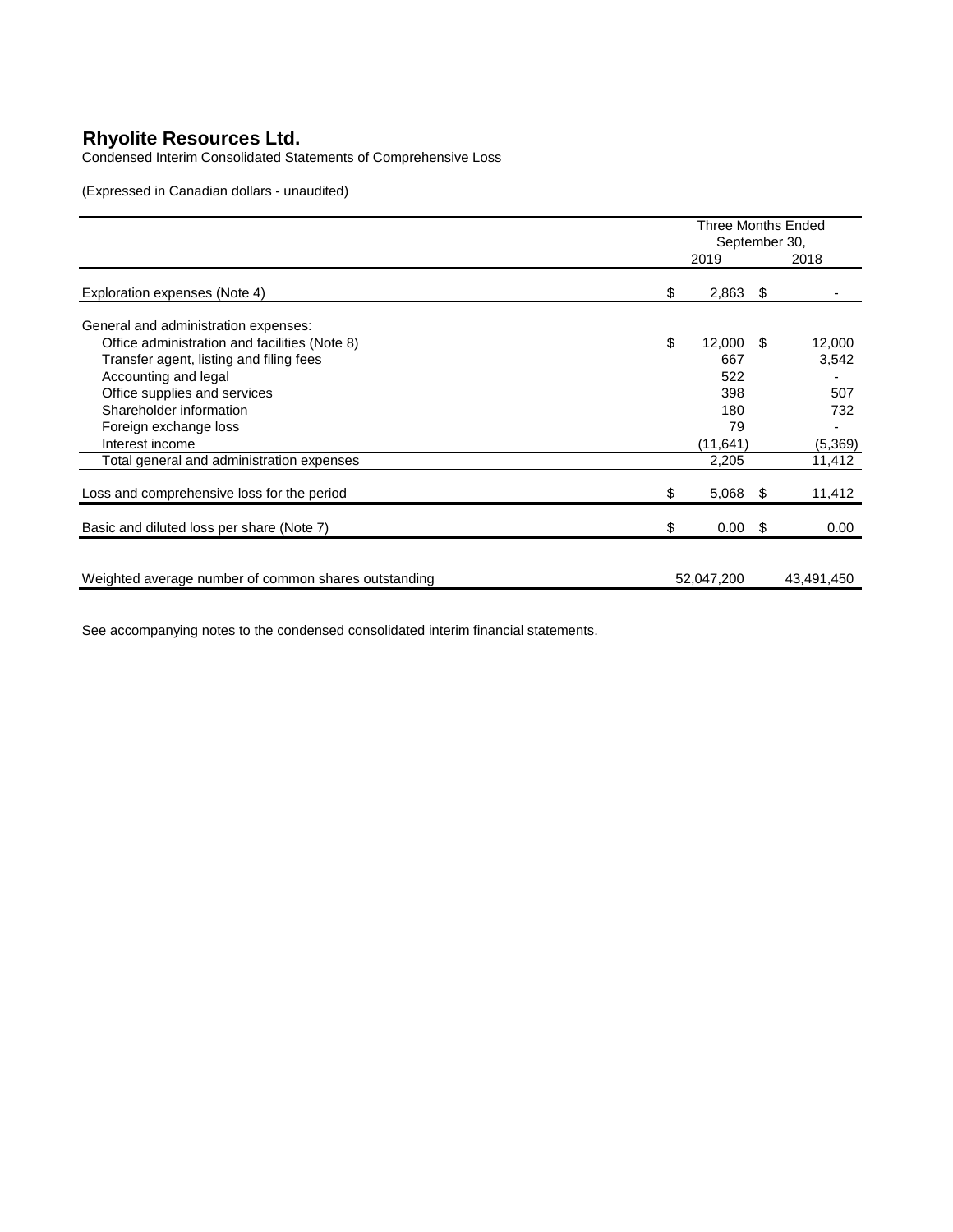Condensed Interim Consolidated Statements of Cash Flows

(Expressed in Canadian dollars - unaudited)

|                                               | <b>Three Months Ended</b><br>September 30, |                  |  |
|-----------------------------------------------|--------------------------------------------|------------------|--|
|                                               | 2019                                       | 2018             |  |
|                                               |                                            |                  |  |
| Cash (used in) provided by:                   |                                            |                  |  |
| Operating activities:                         |                                            |                  |  |
| Loss for the period                           | \$<br>$(5,068)$ \$                         | (11, 412)        |  |
| Non-operating income:                         |                                            |                  |  |
| Interest income                               | (11, 641)                                  | (5,369)          |  |
| Changes in non-cash working capital balances: |                                            |                  |  |
| Amounts receivable                            | 70                                         | 46               |  |
| Accounts payable and accrued liabilities      | (2,749)                                    | 213              |  |
| Net cash used in operating activities         | (19,388)                                   | (16, 522)        |  |
| Investing activities:                         |                                            |                  |  |
| Interest income                               | 11,641                                     | 5,369            |  |
| Net cash provided by investing activities     | 11,641                                     | 5,369            |  |
| Change in cash for the period                 | (7, 747)                                   | (11, 153)        |  |
| Cash, beginning of period                     | 2,641,085                                  | 1,451,233        |  |
| Cash, end of period                           | \$2,633,338                                | 1,440,080<br>-SS |  |

### **Supplemental cash flow information:**

There were no non-cash investing or financing activities during the three months ended September 30, 2018 and 2019.

See accompanying notes to the condensed interim consolidated financial statements.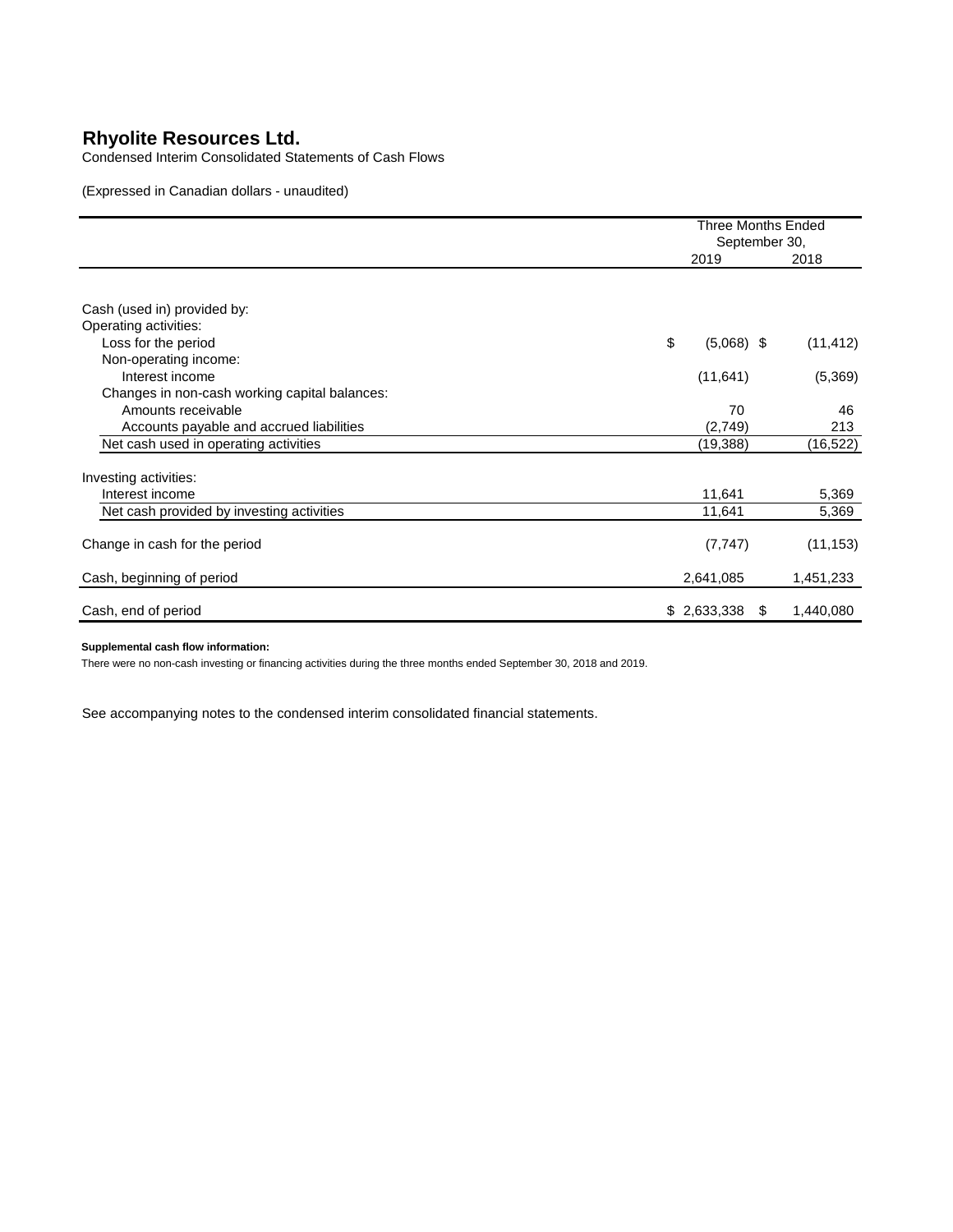## **1. NATURE OF OPERATIONS**

Rhyolite Resources Ltd. (the "Company") was incorporated under the *Business Corporations Act* (Alberta) on April 6, 2006. Its principal business activities include the acquisition and exploration of mineral properties. The Company's registered office address is Suite 1900,  $520 - 3<sup>rd</sup>$  Avenue SW, Calgary, AB, and its principal place of business is Suite 1703, 595 Burrard Street, Vancouver, BC.

These unaudited condensed interim consolidated financial statements were authorized for issuance by the Audit Committee and Board of Directors on November 27, 2019.

## **2. BASIS OF PRESENTATION**

#### **Statement of Compliance**

These unaudited condensed interim consolidated financial statements, including comparative periods, have been prepared in accordance with International Financial Reporting Standards ("IFRS") and in accordance with International Accounting Standard ("IAS") 34 "*Interim Financial Reporting"*, as issued by the International Accounting Standards Board ("IASB"), and interpretations of the International Financial Reporting Interpretations Committee ("IFRIC"). These financial statements should be read in conjunction with the Company's audited consolidated financial statements for the year ended June 30, 2019.

#### **Basis of Measurement**

These condensed interim consolidated financial statements have been prepared on a historical cost basis except for financial instruments classified as fair value through profit or loss, which are stated at their fair value. In addition, these financial statements have been prepared using the accrual basis of accounting, except for cash flow information.

These condensed interim consolidated financial statements are presented in Canadian dollars, which is also the functional currency of the Company and its subsidiaries.

#### **Going Concern**

These condensed interim consolidated financial statements have been prepared on the assumption that the Company will realize its assets and discharge its liabilities in the normal course of business rather than through a process of forced liquidation. As such, these condensed interim consolidated financial statements do not include adjustments to amounts and classifications of assets and liabilities that might be necessary should the Company be unable to continue operations. While management believes that the Company has sufficient working capital to meet its projected financial obligations in the short-term, which includes the next fiscal year, its ability to operate as a going concern in the longer-term requires it enter into profitable operations or to raise additional financing.

# **3. SIGNIFICANT ACCOUNTING POLICIES AND ESTIMATES**

With the exception of changes to accounting policies as a result of amendments to IFRS, these condensed interim consolidated financial statements have been prepared according to the same accounting policies and are subject to the same areas of judgement, measurement estimates and uncertainties as those disclosed in Note 3 of the Company's audited financial statements for the year ended June 30, 2019.

#### **Recent changes to IFRS**

Effective July 1, 2019, the Company adopted IFRS 16 Leases which replaces the previous leases standard, IAS 17 Leases. IFRS 16 eliminates the classification of leases as either operating leases or finance leases as is required by IAS 17 and, instead, introduces a single lessee accounting model. The adoption of IFRS 16 did not result in any changes to the Company's financial reporting including any restatement of amounts previously reported.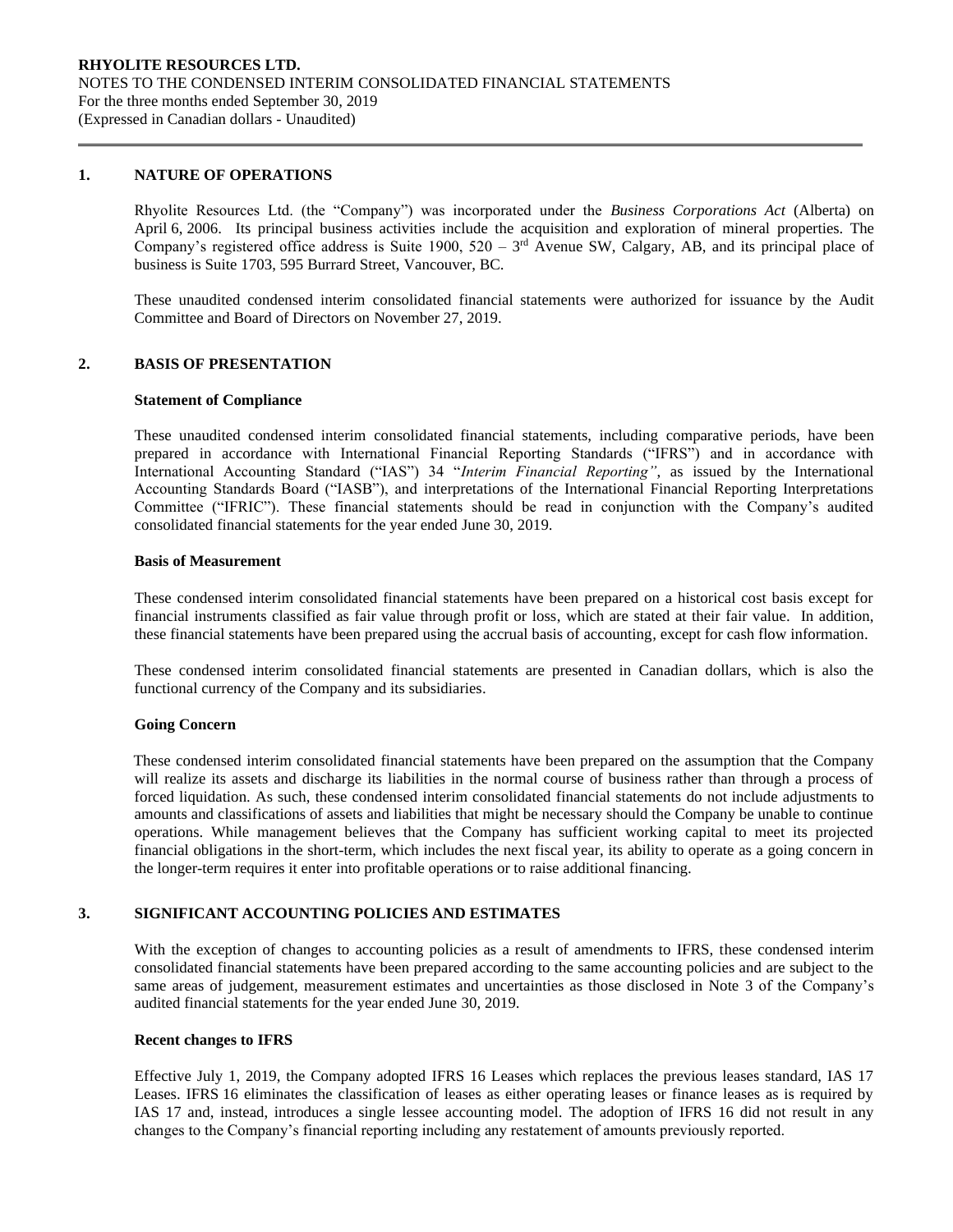# **4. EXPLORATION AND EVALUATION ASSETS - MINERAL PROPERTIES**

### **Paxson Gold Property, Alaska, U.S.**

The Company acquired through an internal staking program certain mineral claims in the eastern Alaska Range, southwest of Tok, Alaska. As of September 30, 2019, the Company has incurred staking costs of \$44,615 (September 30, 2019 - \$44,615) in acquiring these claims.

Title to mineral properties may be based on uncertain conveyance histories and therefore involves an inherent risk that title to the Company's mineral properties may be contested. The Company has investigated title to all of its mineral properties and, to the best of its knowledge, title to all of its properties is in good standing. Further, the Company has not been notified of any challenge to the validity of its claims.

# **5. AMOUNTS RECEIVABLE**

The Company's amounts receivable arise primarily from the refund of sales taxes from Canadian taxation authorities.

# **6. ACCOUNTS PAYABLE AND ACCRUED LIABILITIES**

Accounts payable and accrued liabilities relate to amounts owing for management, consulting and other professional services, including services provided by a related party (Note 8). All payables and accrued liabilities for the Company fall due within the next 12 months.

# **7. SHAREHOLDERS' EQUITY**

#### **Authorized share capital**

Unlimited common shares, without par value. Unlimited preferred shares issuable in series, without par value.

No preferred shares were issued and outstanding during the three months ended September 30, 2019 or the year ended June 30, 2019, and changes to the number of common shares outstanding are as follows:

|                                                   | <b>Number</b> | <b>Assigned</b> |
|---------------------------------------------------|---------------|-----------------|
|                                                   | of Shares     | Value           |
| Outstanding, June 30, 2018                        | 43.537.700    | 4.850.804       |
| Shares issued on exercise of warrants             | 8.509.500     | 1.399.188       |
| Share issuance costs                              | -             | (5,000)         |
| Outstanding, June 30, 2019 and September 30, 2019 | 52,047,200    | 6,244,992       |

In the year ended June 30, 2019, the Company issued a total of 8,509,500 common shares were issued on the exercise of warrants. Total proceeds on from these issuances was \$1,276,425 and an additional \$122,425 was reclassified from equity reserves to share capital. The Company incurred costs of \$5,000 related to the exercise of warrants in the year ended June 30, 2019.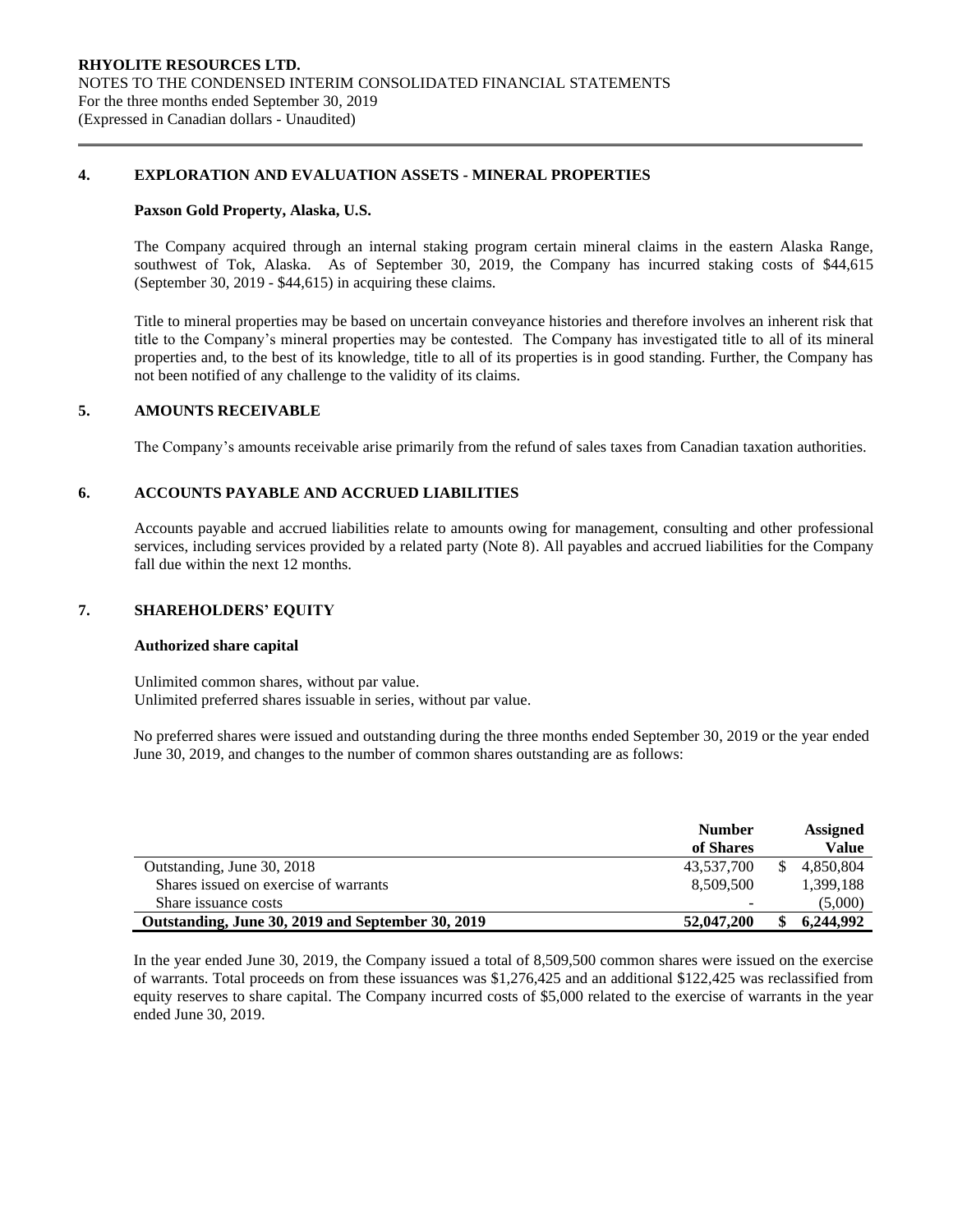# **7. SHAREHOLDERS' EQUITY** (cont'd…)

#### **Stock options**

The Company adopted an incentive stock option plan (the "Option Plan") which provides that the Board of Directors of the Company may from time to time, in its discretion, and in accordance with the Exchange requirements, grant to directors, officers, employees and technical consultants to the Company, non-transferable options to purchase common shares, provided that the number of common shares reserved for issuance will not exceed 10% of the issued and outstanding common shares. Such options will be exercisable for a period of up to 5 years from the date of grant. Vesting terms are determined by the Board of Directors at the time of grant.

There were no changes to the number of stock options outstanding during the three months ended September 30, 2019 or the year ended June 30, 2019 and the following incentive stock options were outstanding and exercisable at September 30, 2019:

|                    |                       | Number of<br><b>Options</b> | Number of<br><b>Options</b> |
|--------------------|-----------------------|-----------------------------|-----------------------------|
| <b>Expiry date</b> | <b>Exercise Price</b> | <b>Outstanding</b>          | <b>Exercisable</b>          |
| May 16, 2021       | 0.15                  | 450,000                     | 450,000                     |
|                    |                       | 450,000                     | 450,000                     |

# **Warrants**

The Company may grant warrants on a stand-alone basis to agents or brokers as compensation for facilitating financing. Alternatively, warrants may be included with the Company's shares as a component of share units issued for financing. Warrant transactions for the three months ended September 30, 2019 and the year ended June 30, 2019 are summarized as follows:

|                                                   | <b>Number</b><br>of Warrants |   | Weighted<br>Average<br><b>Exercise</b><br><b>Price</b> | Weighted<br><b>Average Fair</b><br>Value per<br>Warrant |
|---------------------------------------------------|------------------------------|---|--------------------------------------------------------|---------------------------------------------------------|
| Outstanding, June 30, 2018                        | 9,313,750                    | S | 0.15                                                   | 0.01                                                    |
| Warrants exercised                                | (8,509,500)                  |   | 0.15                                                   | 0.01                                                    |
| Warrants expired                                  | (804, 250)                   |   | 0.15                                                   | 0.01                                                    |
| Outstanding, June 30, 2019 and September 30, 2019 | ۰                            |   | ٠                                                      | ۰                                                       |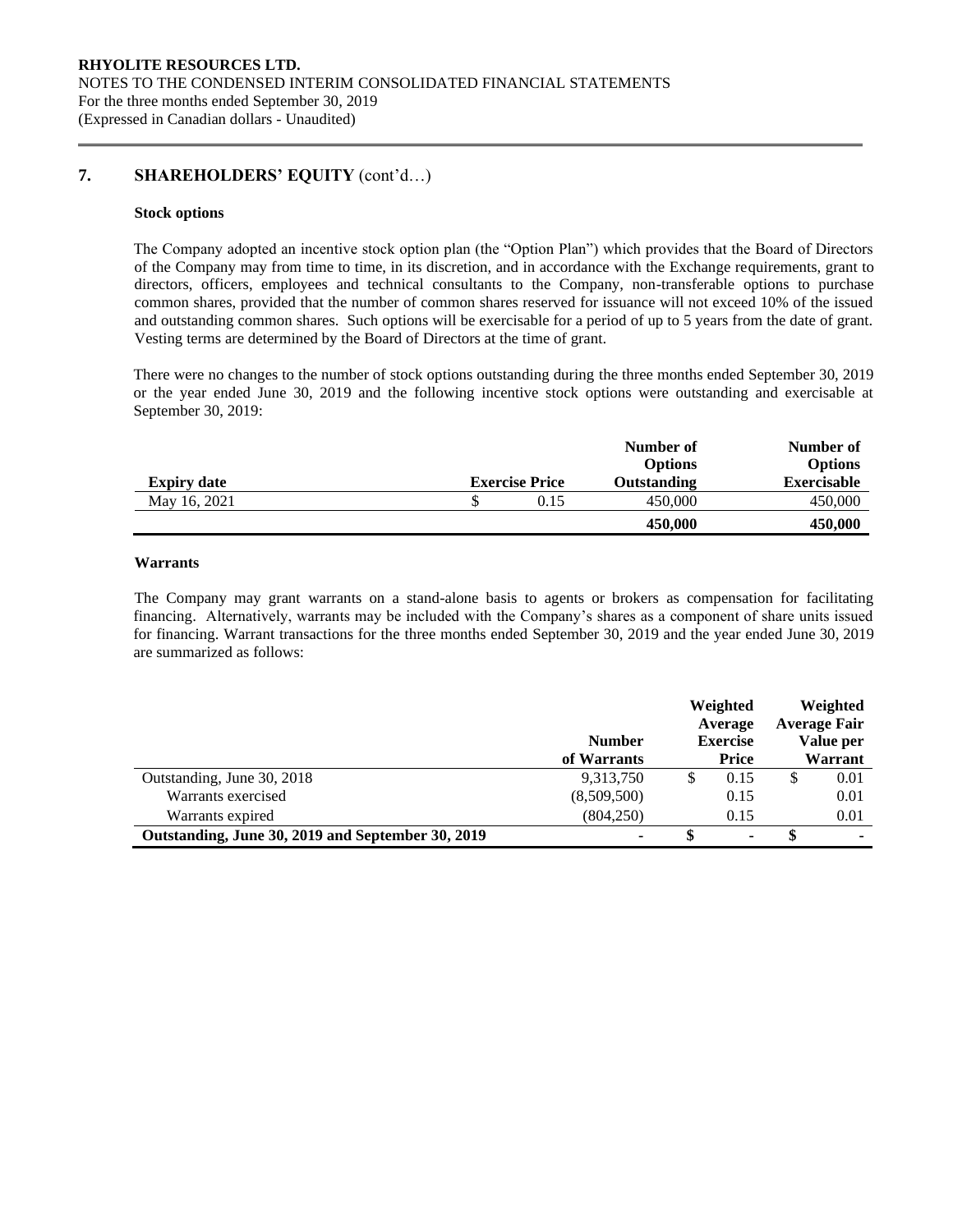# **7. SHAREHOLDERS' EQUITY** (cont'd…)

#### **Per share amounts**

Weighted average per share amounts for the three months ended September 30, 2019 and 2018 are calculated as follows:

|                                                                 | <b>Three Months</b><br><b>Ended</b><br>September 30, | <b>Three Months</b><br><b>Ended</b><br>September 30, |
|-----------------------------------------------------------------|------------------------------------------------------|------------------------------------------------------|
|                                                                 | 2019                                                 | 2018                                                 |
| Numerator                                                       |                                                      |                                                      |
| Net Loss                                                        | \$5,068                                              | \$11,412                                             |
| Denominator                                                     |                                                      |                                                      |
| Weighted average number of common shares outstanding, basic and |                                                      |                                                      |
| diluted                                                         | 52,047,200                                           | 43,491,450                                           |
| Loss per common share, basic and diluted                        | \$ (0.00)                                            | \$ (0.00)                                            |

Diluted weighted average number of common shares outstanding for the three months ended September 30, 2019 and 2018 exclude the impact of stock options and warrants outstanding as their inclusion is anti-dilutive in periods when a loss is incurred.

# **8. RELATED PARTY TRANSACTIONS**

The Company is party to a corporate service agreement with Earlston Management Corp. ("Earlston"), a company a company that provides key management services to the Company. The Company pays Earlston a fee of \$4,000 per month and out-of-pocket costs for standard management and office services. Earlston also provides occasional consulting, project management or other support services which are billed separately from the standard rate. The Company incurred a \$12,000 expense for office administration and facilities provided by Earlston for the three months ended September 30, 2019 (2018 - \$12,000).

Accounts payable and accrued liabilities as at September 30, 2019 includes \$4,307 (June 30, 2019 - \$4,306) in amounts owing to Earlston.

# **9. FINANCIAL INSTRUMENTS AND RISK MANAGEMENT**

As at September 30, 2019, the Company's financial instruments comprise cash, amounts receivable and accounts payable and accrued liabilities. The fair values of amounts receivable and accounts payable and accrued liabilities approximate their carrying values due to their short-term maturity. Fair values of financial instruments are classified in a fair value hierarchy based on the inputs used to determine fair values. The levels of the fair value hierarchy are as follows:

- Level 1 Unadjusted quoted prices in active markets for identical assets or liabilities;
- Level 2 Inputs other than quoted prices included in Level 1 that are observable for the asset or liability, either directly (i.e. as prices) or indirectly (i.e. derived from prices); and
- Level 3 Inputs that are not based on observable market data (unobservable inputs).

As at September 30, 2019, the fair value of cash held by the Company was based on Level 1 of the fair value hierarchy.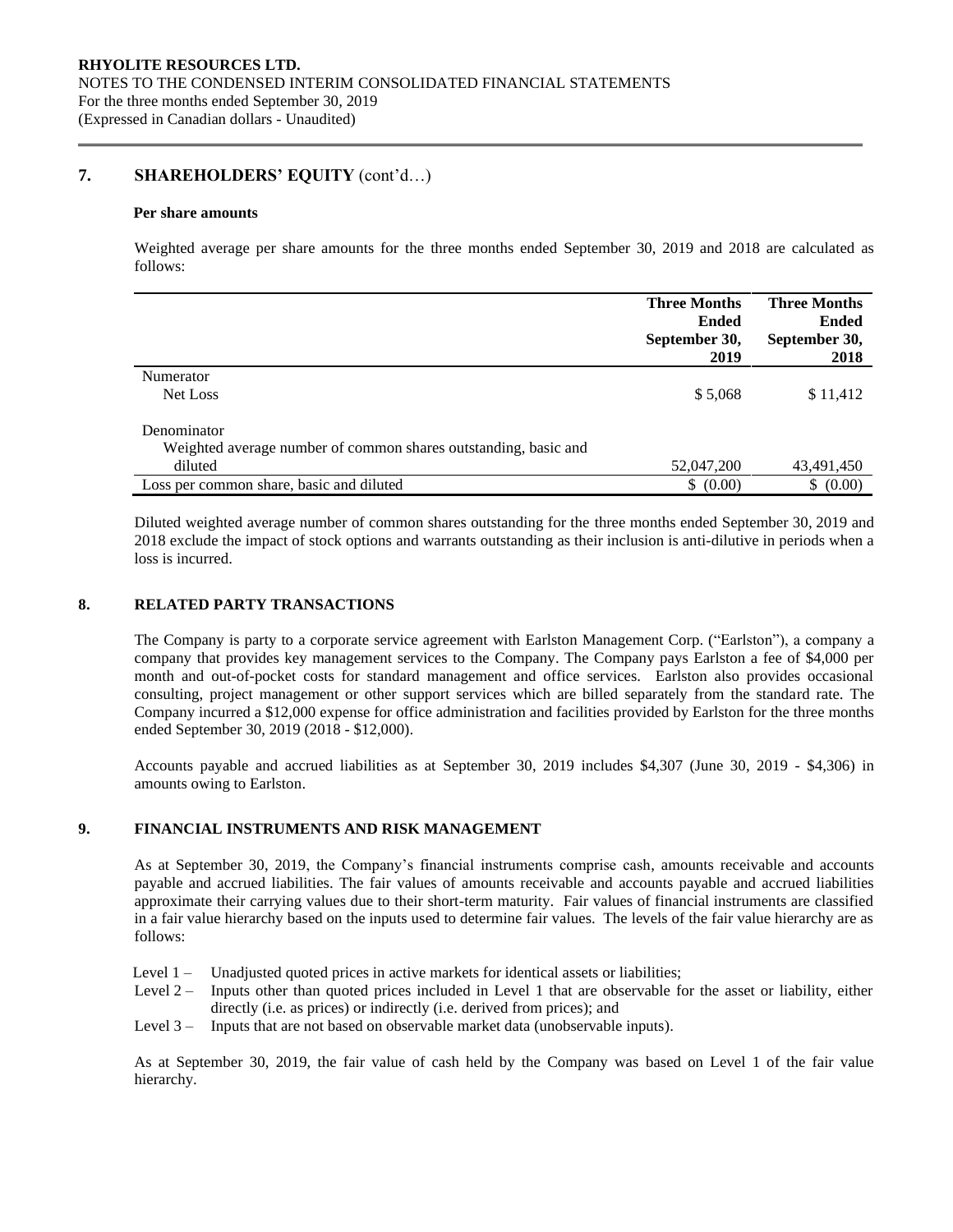# **9. FINANCIAL INSTRUMENTS AND RISK MANAGEMENT** (cont'd…)

The Company's risk exposures and the impact on the Company's financial instruments are summarized below:

### *Credit risk*

Credit risk is the risk of an unexpected loss if a customer or third party to a financial instrument fails to meet its contractual obligations. The Company's credit risk is primarily attributable to its cash and amounts receivable. The Company limits exposure to credit risk by maintaining its cash with large financial institutions. The Company does not have cash that is invested in asset backed commercial paper. The Company's amounts receivable consists of sales tax refundable from the Canada Revenue Agency and is not subject to significant credit risk.

#### *Liquidity risk*

Liquidity risk is the risk that the Company will not be able to meet its financial obligations as they fall due. The Company ensures there is sufficient capital in order to meet short-term business requirements, after taking into account cash flows from operations and the Company's holdings of cash. The Company believes that these sources are sufficient to cover the likely short-term cash requirements, but that further funding may be required to meet longterm requirements. As at September 30, 2019, the Company had a cash balance of \$2,633,338 to settle current liabilities of \$17,031. All of the Company's financial liabilities have contractual maturities of 30 days or are due on demand and subject to normal trade terms.

# *Market risk*

Market risk is the risk of loss that may arise from changes in market factors such as interest rates, foreign exchange rates, and commodity and equity prices.

#### i. Interest rate risk

Interest rate risk arises from changes in market rates of interest that could adversely affect the Company. The Company currently has no interest-bearing financial instruments other than cash, so its exposure to interest rate risk is insignificant.

#### ii. Foreign currency risk

Foreign currency risk is the risk that is related to the fluctuation of foreign exchange rates. The Company has exploration and evaluation activities in Alaska, USA and costs related to this activity are typically incurred in US dollars while funds are typically raised by the parent company in Canadian dollars. The Company does not anticipate a large exploration program at this time and, as a result, is not exposed to significant foreign currency risk.

### iii. Price risk

The Company holds no marketable securities or non-cash assets that are classified as financial instruments and, consequently, has no exposure to the price fluctuations of such instruments.